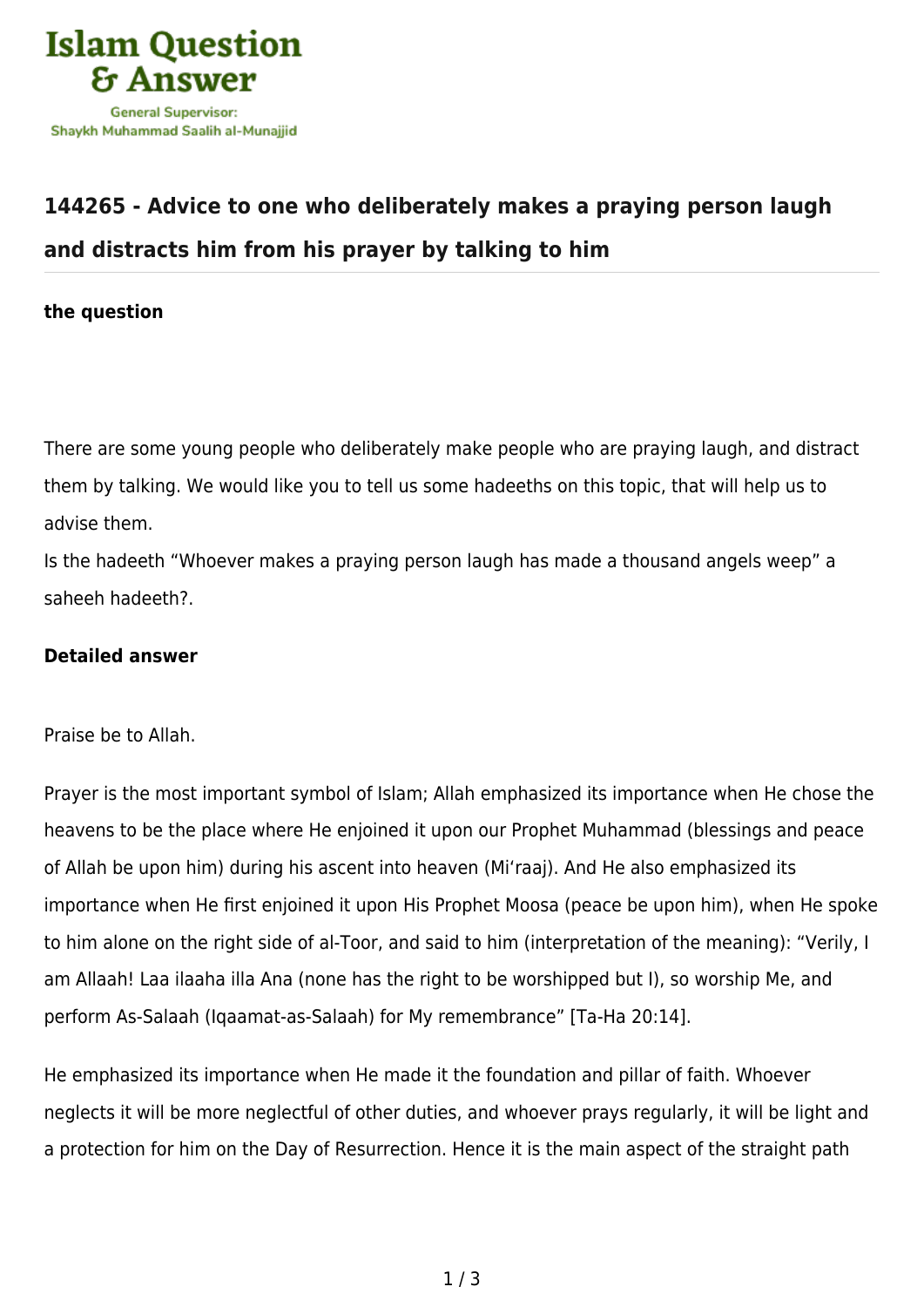

and the one of the fundamentals of the true religion, as Allah says (interpretation of the meaning): "And they were commanded not, but that they should worship Allaah, and worship none but Him Alone (abstaining from ascribing partners to Him), and perform As‑Salaah (Iqaamat‑as‑Salaah) and give Zakaah, and that is the right religion" [al-Bayyinah 98:5].

If the Muslim recognizes the importance of prayer in the Islamic religion and have respect in his heart for what Allah has enjoined of honouring the symbols of Allah, as He says (interpretation of the meaning): "Thus it is an obligation that mankind owes to Allaah] and whosoever honours the Symbols of Allaah, then it is truly, from the piety of the hearts" [al-Hajj 22:32], then he will realize that distracting one who is praying and trying to make him laugh or move or speak is a kind of tampering with what is sacred, and there is the fear that the one who does this will come under the heading of those who mock the symbols of Islam, which is one of the causes of falling into apostasy, Allah forbid. The Prophet (blessing and peace of Allah be upon him) said: "If the one who passes in front of one who is praying knew what (sin) he incurs, he would realize that waiting for forty is better than passing in front of him." The narrator, Abu'l-Nadr, said: I do not know whether he said forty days or months or years. Narrated by al-Bukhaari (510) and Muslim (507). What level of sin is incurred by the one who deliberately distracts one who is praying or tries to make him laugh by moving or speaking? There can be no doubt that it is a grave sin.

#### Secondly:

The hadeeth mentioned in the question is not saheeh, and is not narrated in the books of Sunnah and reports. Rather Imam Ahmad (may Allah have mercy on him) said: There is no saheeh hadeeth about laughing [i.e., in prayer]. End quote.

Al-Tahqeeq fi Ahaadeeth al-Khilaaf, by Ibn al-'Jawzi, 1/198

Shaykh Ibn Jibreen (may Allah have mercy on him) was asked the following question: